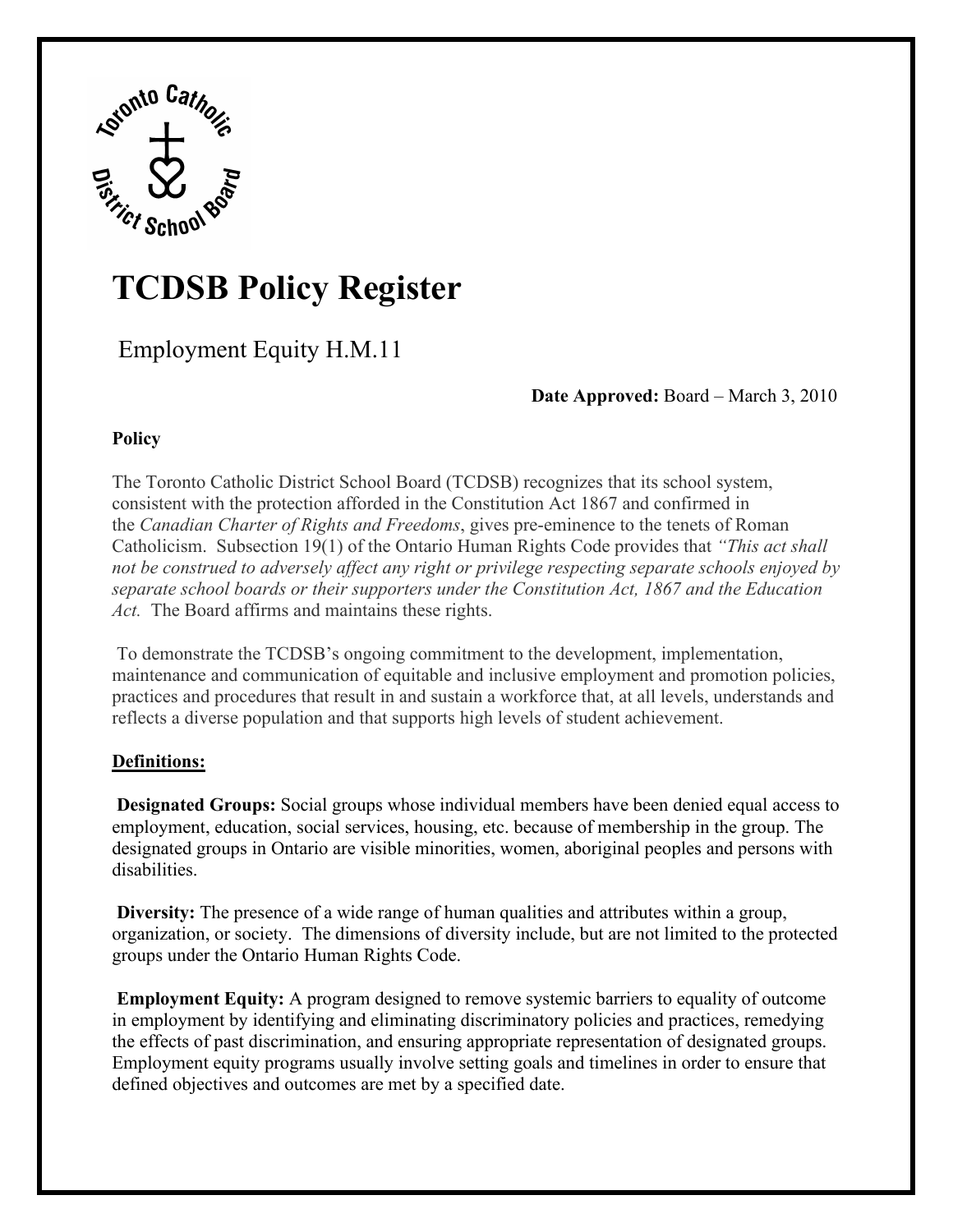

**Equality:** The achievement of equal status in society in terms of access to opportunities, support, rewards and economic and social power for all.

**Equity:** The provision of opportunities for equality for all by responding to the needs of individuals. Equity of treatment is not the same as equal treatment because it includes acknowledging historical and present systemic discrimination against identified groups and removing barriers, eliminating discrimination and remedying the impact of past discrimination.

**First Nation, Métis, Inuit, (aboriginal persons):** A term frequently used to describe the first inhabitants of what is now Canada, and their descendents. Each Nation of "Turtle Island" (North America) has a name for themselves which when translated implies "The People" or "The Human Beings." Other terms include First Nations, Native, Indigenous, Indian, Métis, Dene and Inuit. Some of these terms are generic and some describe a subset within Aboriginal societies.

**Inclusive Education**: Education that is based on the principles of acceptance and inclusion of all students. Students see themselves reflected in their curriculum, their physical surroundings, and the broader environment, in which diversity is honoured and all individuals are respected.

**Person with a Disability:** Refers to persons who *identify themselves* as experiencing difficulties in carrying out the activities of daily living or disadvantage in employment, and who may require some accommodation, because of a long term or recurring, physical or developmental condition.

**Racialized Group:** A social and political rather than a scientific construct, used to classify people according to common ancestry or descent. It differentiates by physical characteristics such as skin and eye colour, hair type, stature, facial features, etc. Race is sometimes socially defined based on religion or language.

### **Regulations:**

- 1. The TCDSB recognizes that its school community exists to foster and exemplify Catholic values centered on the teachings of Jesus Christ.
- 2. There shall be an ongoing emphasis on the development and communication of principles of Employment Equity throughout the Board (ie: students, staff and community).
- 3. Equitable hiring processes, employment and promotion practices shall be applied to all positions and staff of the board. This shall include active recruitment of qualified and certified Catholic teachers and other staff who are racialized persons, women, First Nation, Metis, Inuit (aboriginal persons), or persons with disabilities and other groups protected under the Ontario Human Rights Code.